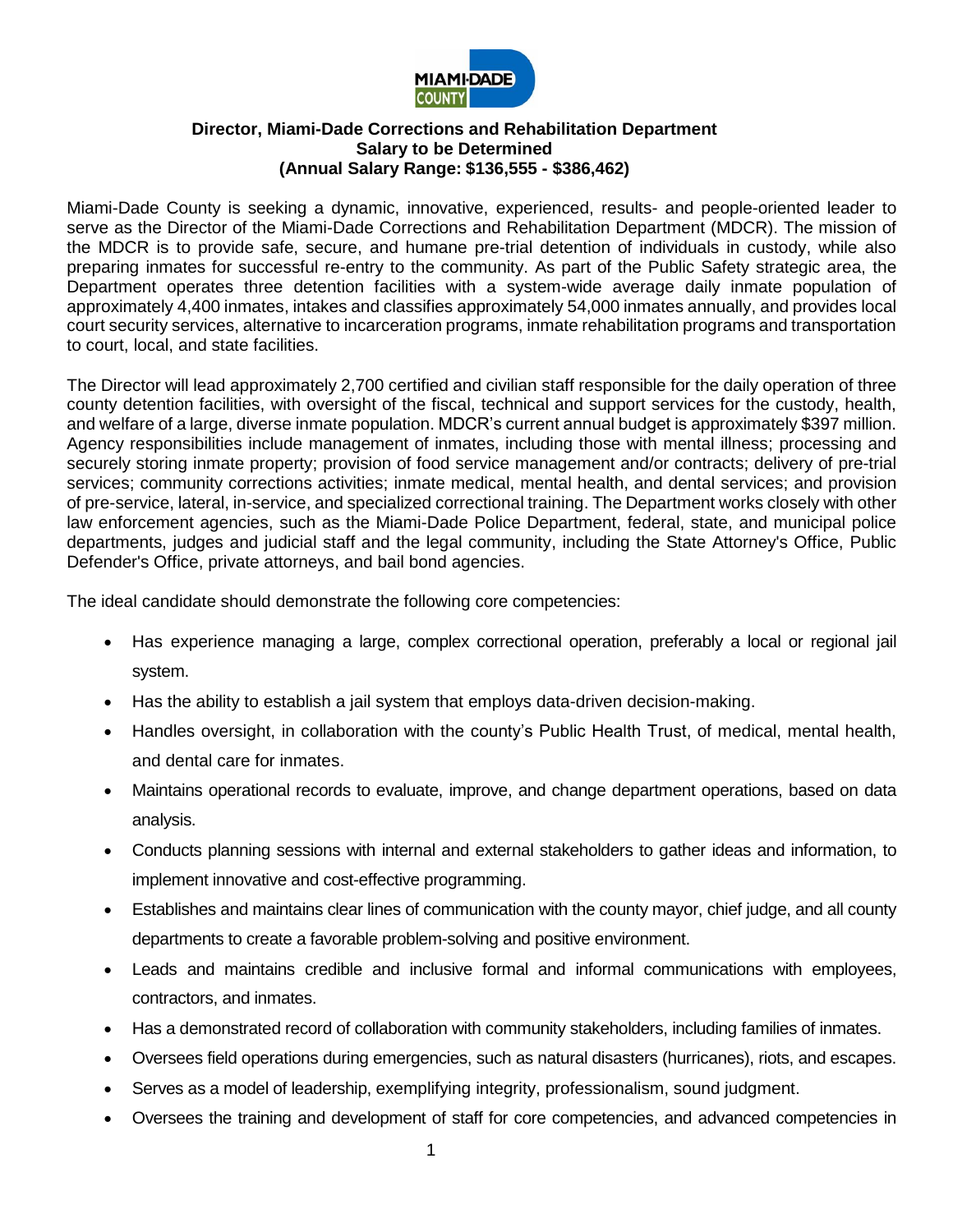innovative technologies, research-based inmate management practices, emerging and innovative practices in corrections and other areas that allow the MDCR to forecast and manage its future for the best outcomes.

- Has knowledge of local, state, and federal statutes, regulations, and standards applicable to the confinement and security of incarcerated individuals in a jail setting.
- Demonstrates existing relationships with other leaders in the corrections and law enforcement industries
- Works collaboratively with multiple stakeholders and community groups.
- Oversees development and management of the approved budget, including management of staffing and overtime.
- Utilizes case management and therapeutic jurisprudence approaches among the inmate population.
- Has experience working to achieve compliance with court-ordered consent agreements.
- Has experience in planning and opening new jail facilities, including staffing, policies, procedures, and programming.

The Director of Miami-Dade Corrections and Rehabilitation reports to the county's Chief Public Safety Officer and receives general direction from the Mayor and the Board of County Commissioners.

For fiscal year 2021-2022, the county adopted a \$9 billion budget. Miami-Dade County is internationally recognized for its achievement in implementing a results-oriented government culture. The county's Strategic Business Plans are developed with significant input from the community in setting priorities.

# **Administrative/General Duties:**

The Director is responsible for partnering with assigned MDCR staff leadership, other departmental leaders, community groups, and interested parties in planning, developing, and implementing the overall vision, mission, programs, processes, and projects of all personnel within the department, as well as overseeing leadership development and succession planning initiatives.

The Director establishes short and long range goals to include strategic outcomes, such as recidivism reduction, jail population analysis, mental health treatment planning, monitoring, reporting, and processing.

Serves as the catalyst for internal and external cultural changes that enhance the relationships between the inmates, staff, families, and communities served.

Promotes equity in facilities, department and communities through open dialogues with civic, cultural, religious, and educational institutions.

Recommends modifications to programs, systems, policies, and procedures that enhance public safety goals.

# **Minimum Qualifications:**

A bachelor's degree. A minimum of seven years of progressively responsible supervisory and management experience in a large-scale correctional organization. Certification as a law enforcement officer (corrections) in accordance with s.943.1395, Florida statutes, within one year of employment.

Applicants qualifying for employment with the Miami-Dade Corrections and Rehabilitation Department will be subject to extensive security screening, including but not limited to fingerprint checks, employment verification, and such other procedures as may be mandated by federal, state, or local requirements.